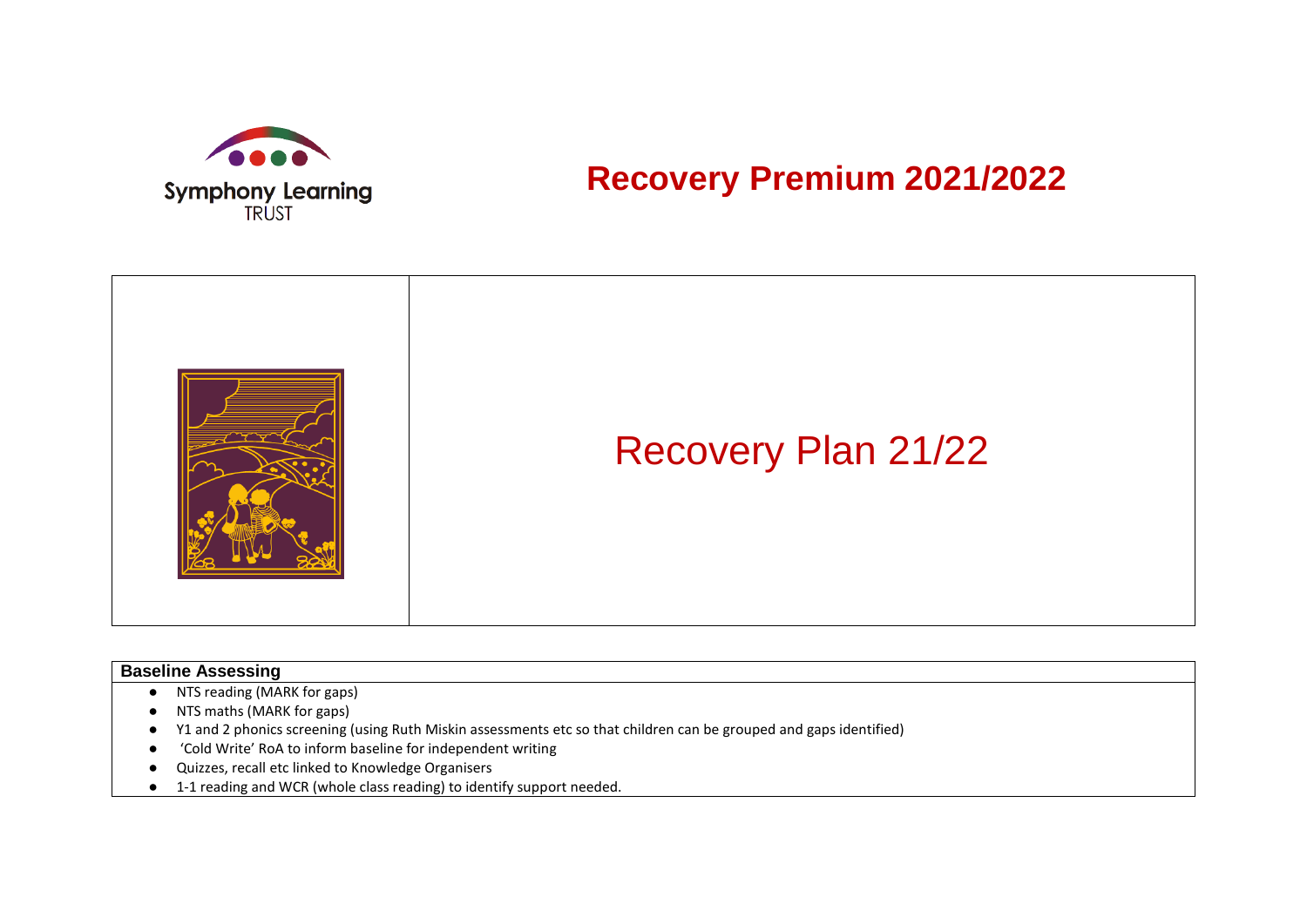- Reception Baseline Assessment
- Identified bottom 20% to do Speed Read for reading fluency
- Identified children to start BRP (Boost Read programme)
- Catch up teaching (tutoring in groups, 1-1 etc identified
- PPG identified for tutoring and intervention.

| Area of focus | <b>Planned strategies and</b>                                                                                                                                                                                                                                                                                                                                                                                                                                                                                                      | <b>CPD</b> (if required)                                                                                       | Perceived outcomes / impact                                                                                                                                                         | Approximate cost                                                                                      |
|---------------|------------------------------------------------------------------------------------------------------------------------------------------------------------------------------------------------------------------------------------------------------------------------------------------------------------------------------------------------------------------------------------------------------------------------------------------------------------------------------------------------------------------------------------|----------------------------------------------------------------------------------------------------------------|-------------------------------------------------------------------------------------------------------------------------------------------------------------------------------------|-------------------------------------------------------------------------------------------------------|
|               | interventions                                                                                                                                                                                                                                                                                                                                                                                                                                                                                                                      |                                                                                                                |                                                                                                                                                                                     |                                                                                                       |
| Maths         | Focus on key learning<br>missed and<br>number/place value<br>as a focus. Staff<br>identified this at inset<br>on SOT sheets.<br>Use of 3rd Space for<br>daily fluency, White<br>Rose (Adapted<br>Learning, new<br>government guidance<br>and Oak Academy)<br>Tutoring to catch up<br>where gaps are<br>identified.<br>SHINE material to use<br>for intervention<br>identified by NTS<br>papers.<br>PPG identified and<br>tuition in place<br>Autumn Term.<br><b>Quality First Teaching</b><br>Launch of X tables<br>Rockstars (AW) | Maths inset July 21 (ready for<br>start of Autumn term) led by<br>LO.<br>X tables Rockstars launch to<br>staff | Missed learning and<br>$\bullet$<br>gaps are addressed<br>through teachers<br>spending longer on<br>these<br>Missed learning from<br>last year is simplified<br>to support catch up | Cost of tutoring £6,000 for<br>intervention<br>Small groups am yrs 2-6<br>£15,000<br>PPG groups £5000 |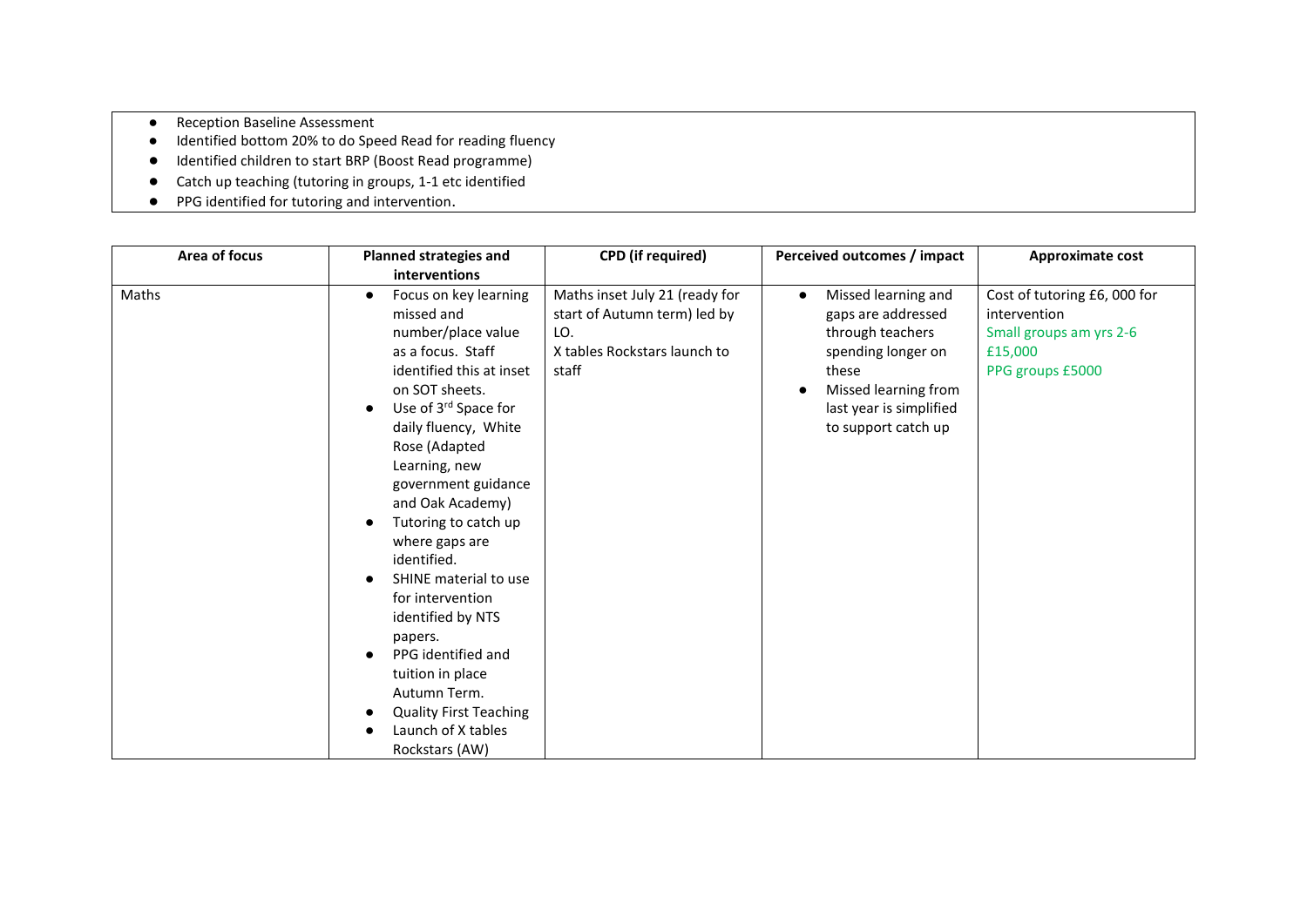|         | Launch of regular<br>$\bullet$                                                                                                                                                                                                                                                                                                                                                                                                                                                                                                                                                                                                                                         |                                                                                                                                                             |                                                                                                |                                                                                                                                        |
|---------|------------------------------------------------------------------------------------------------------------------------------------------------------------------------------------------------------------------------------------------------------------------------------------------------------------------------------------------------------------------------------------------------------------------------------------------------------------------------------------------------------------------------------------------------------------------------------------------------------------------------------------------------------------------------|-------------------------------------------------------------------------------------------------------------------------------------------------------------|------------------------------------------------------------------------------------------------|----------------------------------------------------------------------------------------------------------------------------------------|
|         | maths quizzes (new                                                                                                                                                                                                                                                                                                                                                                                                                                                                                                                                                                                                                                                     |                                                                                                                                                             |                                                                                                |                                                                                                                                        |
|         |                                                                                                                                                                                                                                                                                                                                                                                                                                                                                                                                                                                                                                                                        |                                                                                                                                                             |                                                                                                |                                                                                                                                        |
| Reading | maths lead LO)<br>Daily slots used for<br>$\bullet$<br>individual reading<br>(linked to Speed Read<br>(bottom 20%/BRP<br>(just below ARE).<br>Speed Read inset<br>Teacher Day 21,<br>Phonics inset Teacher<br>Day 21 and WCR<br>consolidation inset.<br>Increased levels of<br><b>Whole Class Reading</b><br>through timetables<br><b>WCR slots</b><br>HLTAs continue with<br>slots in each year<br>group and allocated to<br>support year groups<br>during assembly time<br>and as on timetable.<br>Tutoring to catch up<br>yrs 1-6<br>Completion of termly<br>NTS tests and teacher<br>assessment to identify<br>gaps and track<br>performance.<br>Daily small group | Teacher Day insets on reading<br>(WCR), Speed Read and<br>Phonics.<br>PPG Making the difference for<br>disadvantaged pupils - EEF<br>and Learn-At programme | All children read to an adult<br>once per week - this links to<br>the catch up BRP (see below) | Cost of tutoring £15,000<br>Small groups for English yrs 3-6<br>£15,000<br>PPG tuition £5,000<br>CA Speed Read breakfast club<br>£3000 |
|         | teaching yrs 3-6                                                                                                                                                                                                                                                                                                                                                                                                                                                                                                                                                                                                                                                       |                                                                                                                                                             |                                                                                                |                                                                                                                                        |
|         | identified pupils.                                                                                                                                                                                                                                                                                                                                                                                                                                                                                                                                                                                                                                                     |                                                                                                                                                             |                                                                                                |                                                                                                                                        |
| Writing | RoA 'Cold Write' to                                                                                                                                                                                                                                                                                                                                                                                                                                                                                                                                                                                                                                                    | Teacher Day inset on Rainbow                                                                                                                                | Teachers can identify                                                                          | Cost of tutoring £15,000                                                                                                               |
|         | identify gaps.                                                                                                                                                                                                                                                                                                                                                                                                                                                                                                                                                                                                                                                         | Grammar Phase 1                                                                                                                                             | gaps / assess basics                                                                           |                                                                                                                                        |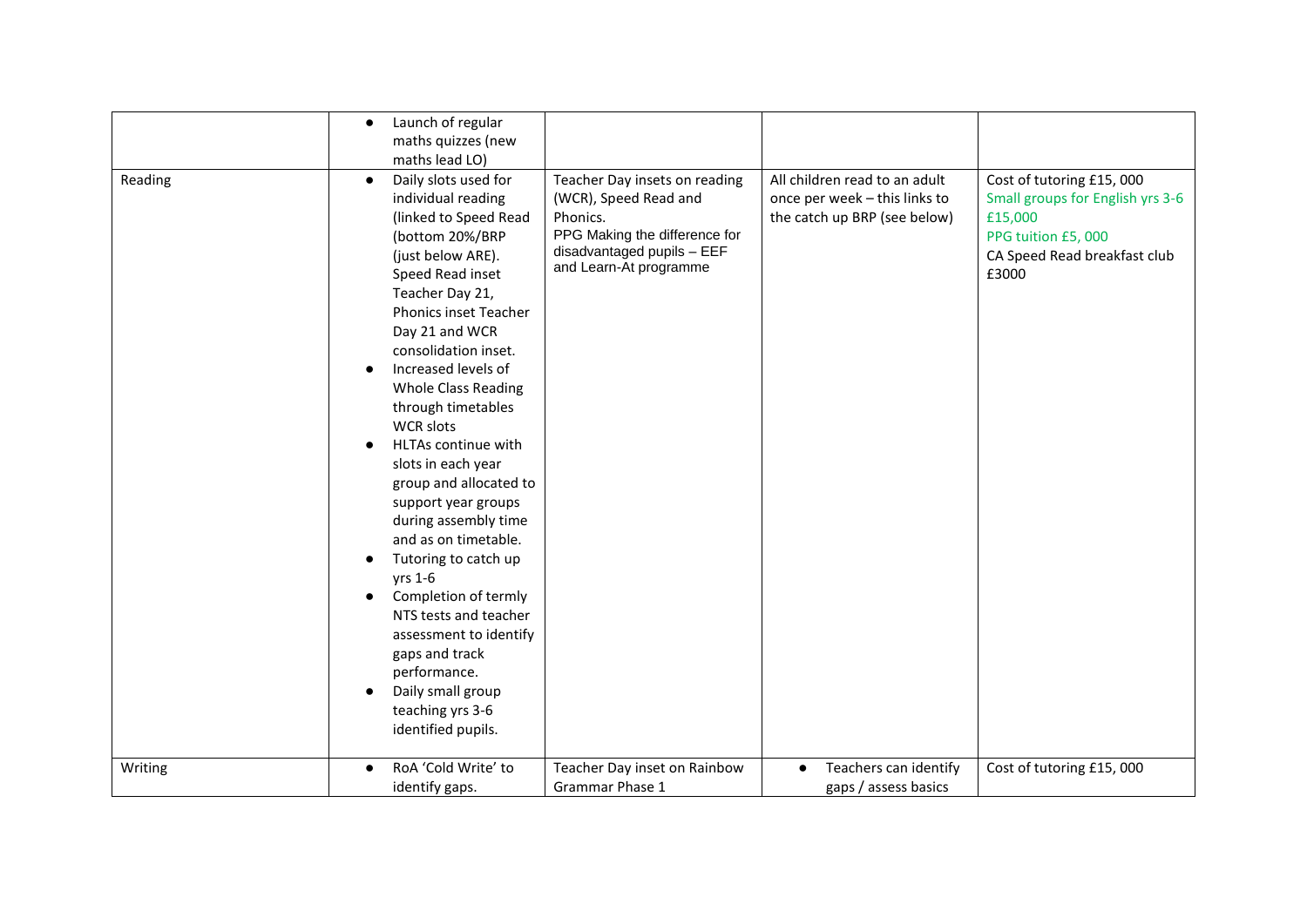|         | Teachers address<br>$\bullet$<br>main gaps within<br>normal writing<br>sessions and Rainbow<br>Grammar lessons<br>Catch up tutoring.<br>GDS writing inset -<br><b>Teacher Day</b><br>Write Stuff<br>intervention, where<br>appropriate<br>Daily small group<br>lessons for identified<br>pupils yrs 3-6.                                                                                                                                                                                | GDS writing inset            | Children provided<br>$\bullet$<br>with multiple<br>opportunities for<br>writing both in English<br>lessons and in wider<br>curriculum | Small groups for English yrs 3-6<br>£15,000<br>PPG tuition £5,000 |
|---------|-----------------------------------------------------------------------------------------------------------------------------------------------------------------------------------------------------------------------------------------------------------------------------------------------------------------------------------------------------------------------------------------------------------------------------------------------------------------------------------------|------------------------------|---------------------------------------------------------------------------------------------------------------------------------------|-------------------------------------------------------------------|
| Phonics | Phonics inset<br>$\bullet$<br>reminder - ensure<br>consistency across KS1<br>and EYFS.<br>Year 1- RWI etc.<br>Group according to<br>ability, 4x sessions a<br>week but increase<br>session to include<br>some assembly<br>slots/reading slots<br>Year 2 Continue RWI<br>etc recapping/learning<br>Year 1 sounds until<br>October and then<br>review. Consider at<br>this point if phonics<br>screening test for year<br>2<br>Build reading slots so<br>teacher can hear 1:1<br>readers. | Phonics inset Teacher Day 21 | Gaps from missed<br>$\bullet$<br>learning addressed                                                                                   | Tutoring costs £3000                                              |